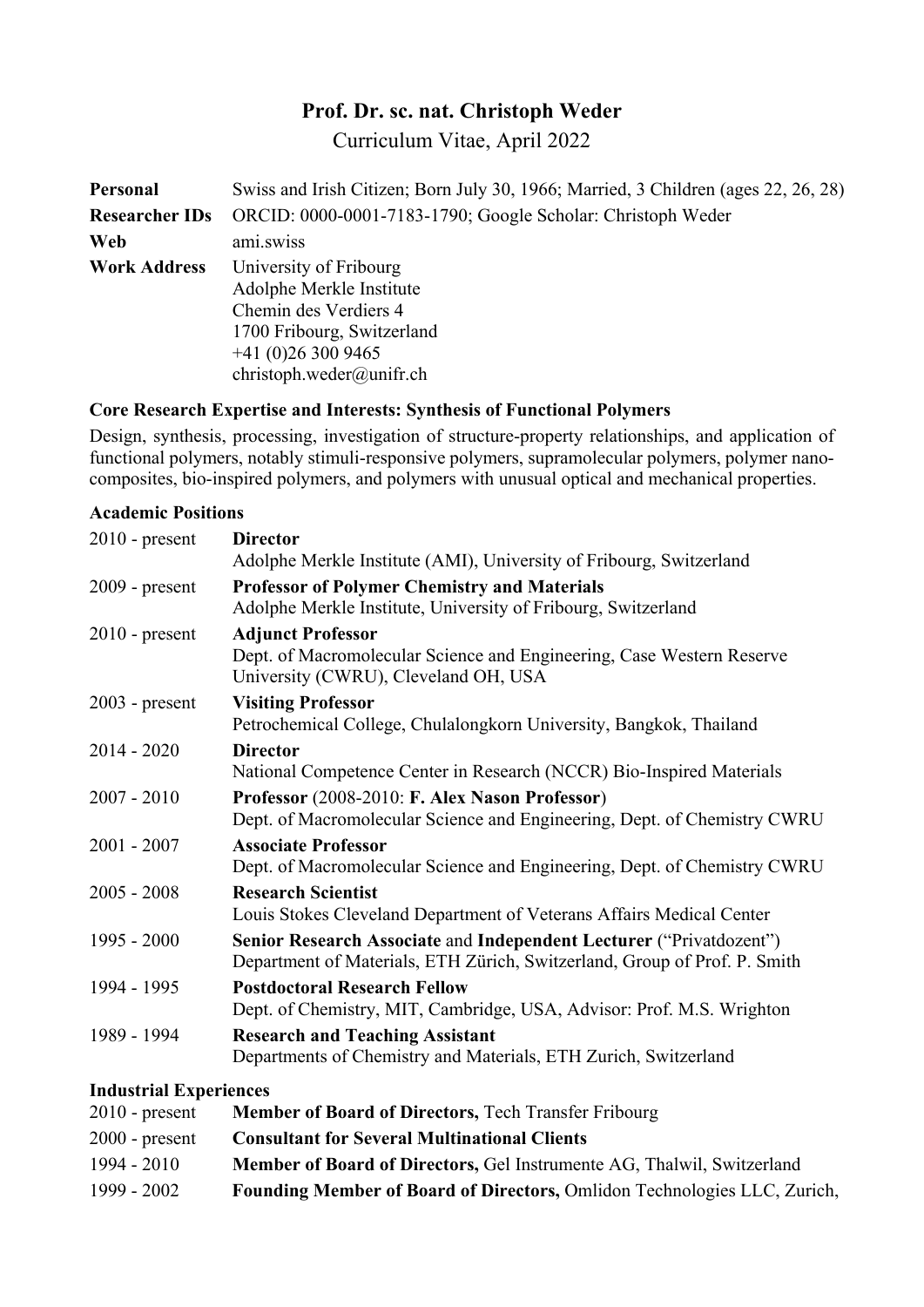## **Academic Education**

| $1995 - 2000$ | Habilitation, Degree awarded: Venia Legendi for Photofunctional Polymers<br>Department of Materials, ETH Zürich, Switzerland, Group of Prof. P. Smith<br>Habilitation: "Polarizing Light with Polymers"                                    |
|---------------|--------------------------------------------------------------------------------------------------------------------------------------------------------------------------------------------------------------------------------------------|
| 1990 - 1994   | <b>Dissertation</b> , Degree awarded: Doctor of Natural Sciences ("Dr. sc. nat.")<br>Department of Materials, ETH Zürich, Switzerland, Advisor: Prof. U.W. Suter<br>Thesis: "New Polyamides with Stable Nonlinear Optical Properties"      |
| 1990 - 1992   | <b>Education as Chemistry Teacher, Degree awarded: High School and College</b><br>Teacher License ("Fachausweis für das Höhere Lehramt")<br>Institute for Behavioural Sciences, ETH Zürich, Switzerland                                    |
| $1985 - 1990$ | <b>Undergraduate Studies in Chemistry, Degree awarded: Master Degree in</b><br>Chemistry ("Dipl. Chem. ETH"), Thesis: "Synthesis of Cross-Linkable Aramids"<br>Department of Chemistry, ETH Zürich, Switzerland, Advisor: Prof. U.W. Suter |

## **Pre-College Education**

| 1980 - 1985 | High School at Kantonsschule Enge, Zürich, Switzerland<br>Degree awarded: Baccalaureate ("Eidg. Matura Typ E, Wirtschaft") |
|-------------|----------------------------------------------------------------------------------------------------------------------------|
| 1972 - 1980 | Elementary and Secondary Schools in Mühlheim a. Main, Germany (1972 -<br>1974) and Thalwil, Switzerland (1974 - 1980)      |

## **Military**

1985 – 2004 Swiss Army Service in the rank of a soldier

#### **Awards, Recognition, Named Lectureships**

| Anselme Payen Award, ACS Division of Cellulose and Renewable Materials                 |
|----------------------------------------------------------------------------------------|
| Covestro Distinguished Lecturer, Texas A&M University                                  |
| Fellow of the American Chemical Society Division of Polymer Chemistry                  |
| Member of the Swiss Academy of Engineering Sciences (SATW)                             |
| <b>ERC</b> Advanced Grantee                                                            |
| Bayer Materials Science Lecturer                                                       |
| F. Alex Nason Professor of Engineering at Case Western Reserve University              |
| Case School of Engineering Research Award                                              |
| 2007, 2008, 2009 Nominee Bruce Jackson Award for Excellence in Undergraduate Mentoring |
| US National Science Foundation Special Creativity Award                                |
| DuPont Young Professor Award                                                           |
| 3M Non-Tenured Faculty Award                                                           |
| DuPont Aid to Education Award                                                          |
| Melville Lecturer, University of Cambridge                                             |
| <b>Swiss National Science Foundation Research Fellowship</b>                           |
|                                                                                        |

# **Publication Statistics**

Author of  $\sim$ 300 peer-reviewed scientific articles,  $\sim$ 75 non-reviewed scientific articles or preprints, 18 book chapters. 29 journal covers. Editor of 2 books and 6 journal special issues. Inventor of 23 patent families. ~22'050/27'900 ISI/Google Scholar citations. H-index = 80/87 (ISI/Google Scholar).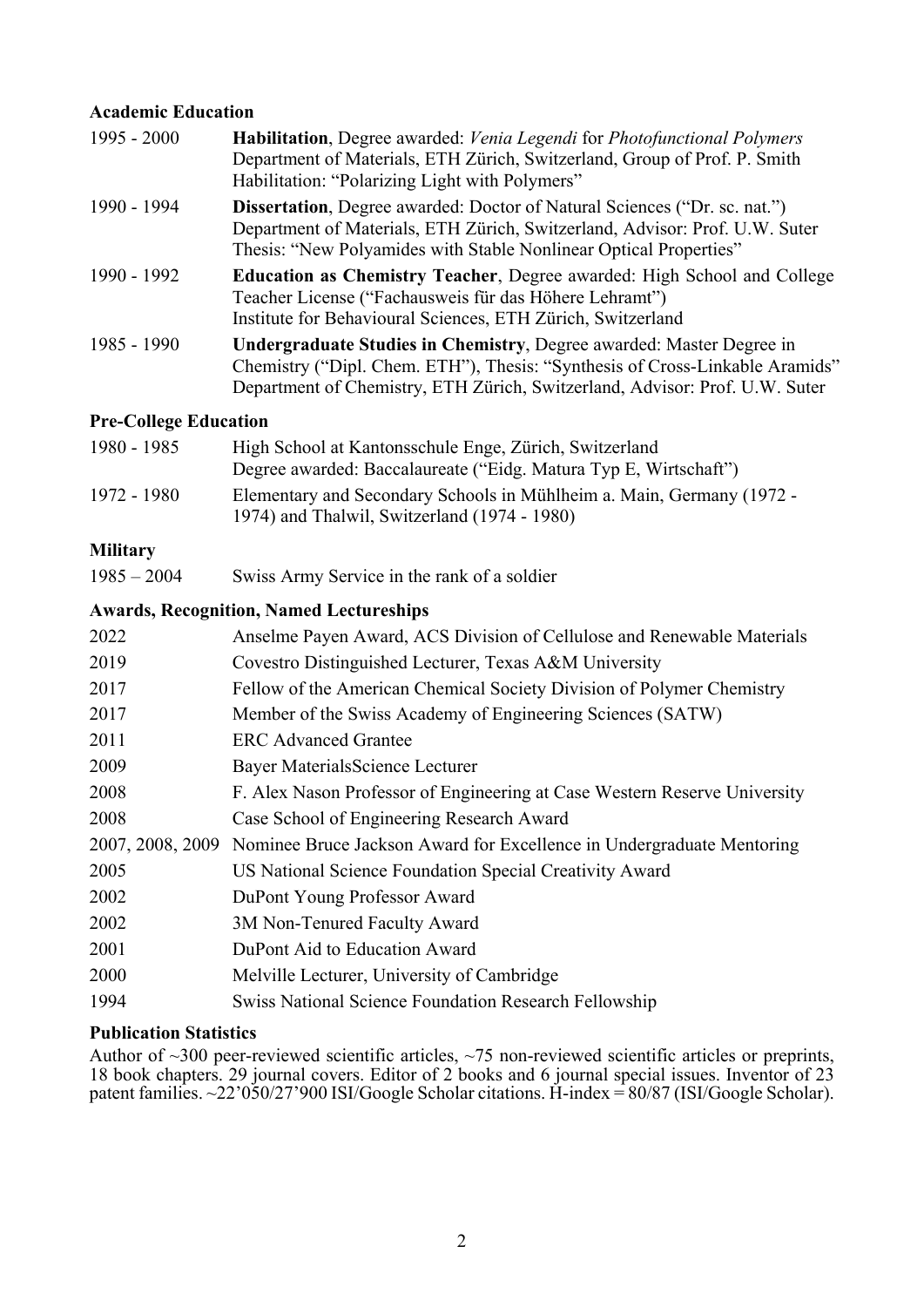# **Major scientific contributions**

Established poly(*p*-phenylene ethynylene)s as semiconducting materials Discovered a polarizing energy transfer process and introduced polarizers based on this mechanism Introduced innovative concepts for mechanochromic polymers Conceived and realized sea-cucumber mimicking mechanically adaptive polymers Contributed to the understanding of processing-structure-property relations of polymer nanocomposites with cellulose nanocrystals Pioneered the use of (metallo)supramolecular polymers as stimuli-responsive materials Established supramolecular polymers as light-healable materials and adhesives Exploited polymer multilayer technology to create lasers and data storage systems Demonstrated novel approaches for low-power upconversion in polymers

# **Technologies Developed or under Development**

Shape memory polymers. Licensed to Covestro. Under development by Sonova AG. Terabyte scale optical data storage media. Under development by Folio Photonics LLC. Security feature for banknotes. Commercialized by Landqart AG. Dielectric method to determine curing of reactive resins. Commercialized by Gel Instrumente AG. Photochromic fishing lines. Commercialized by Pure Fishing Co.

# **Editorship, Guest Editorship**

| $2011$ - present                 | Associate Editor ACS Macro Letters                                                                                   |  |  |  |  |  |  |
|----------------------------------|----------------------------------------------------------------------------------------------------------------------|--|--|--|--|--|--|
| $2010 - 2021$                    | Co-Editor RSC Book Series <i>Polymer Chemistry</i>                                                                   |  |  |  |  |  |  |
| 2021                             | Guest Editor Macromol. Rapid Commun. Special issue Mechanochromic                                                    |  |  |  |  |  |  |
| Polymers                         |                                                                                                                      |  |  |  |  |  |  |
| 2019                             | Guest Editor Chimia Special issue NCCR Bio-Inspired Materials                                                        |  |  |  |  |  |  |
| 2018                             | Guest Editor Small Special issue $10th$ Anniversary of the AMI                                                       |  |  |  |  |  |  |
| 2016                             | Guest Editor Chem. Soc. Rev. Special issue Bioinspired Surfaces and Materials                                        |  |  |  |  |  |  |
| 2011                             | Guest Editor J. Mater. Chem. Special issue Mechanically Responsive Polymers                                          |  |  |  |  |  |  |
| 2009                             | Guest Editor Chimia Special issue Swiss Scientists Abroad                                                            |  |  |  |  |  |  |
| 2006                             | Editor Advances in Polymer Science Special issue Poly(arylene ethynylene)s                                           |  |  |  |  |  |  |
| 2000                             | Editor Macromolecular Symposia Issue on Polymers in Display Applications                                             |  |  |  |  |  |  |
| <b>Editorial Advisory Boards</b> |                                                                                                                      |  |  |  |  |  |  |
| $2020$ – present                 | <b>Editorial Advisory Board Materials Advances</b>                                                                   |  |  |  |  |  |  |
| $2019$ – present                 | Editorial Advisory Board Materials Chemistry Frontiers                                                               |  |  |  |  |  |  |
| $2013$ - present                 | Editorial Advisory Board Journal of Materials Chemistry C                                                            |  |  |  |  |  |  |
| $\bigcap$ $\bigcap$ 1 1          | $\mathbf{D}$ $\mathbf{1}$ $\mathbf{D}$ $\mathbf{1}$ $\mathbf{1}$ $\mathbf{1}$ $\mathbf{1}$ $\mathbf{1}$ $\mathbf{1}$ |  |  |  |  |  |  |

- 2011 present Advisory Board *Polymer Bulletin*
- 2006 present International Advisory Board *Macromolecular Chemistry and Physics*
- 2006 present International Advisory Board *Macromolecular Rapid Communications*
- 2001 present Editorial Board *Journal of Applied Polymer Science*

Terms completed *RSC Advances (2013-2016), Polymer Chemistry (2010-2012), ACS Applied Materials & Interfaces (2009-2014)*, *Macromolecules (2007-2009)*, *Journal of Materials Chemistry (2007-2012), Journal of Inorganic and Organometallic Polymers and Materials (2006-2012)*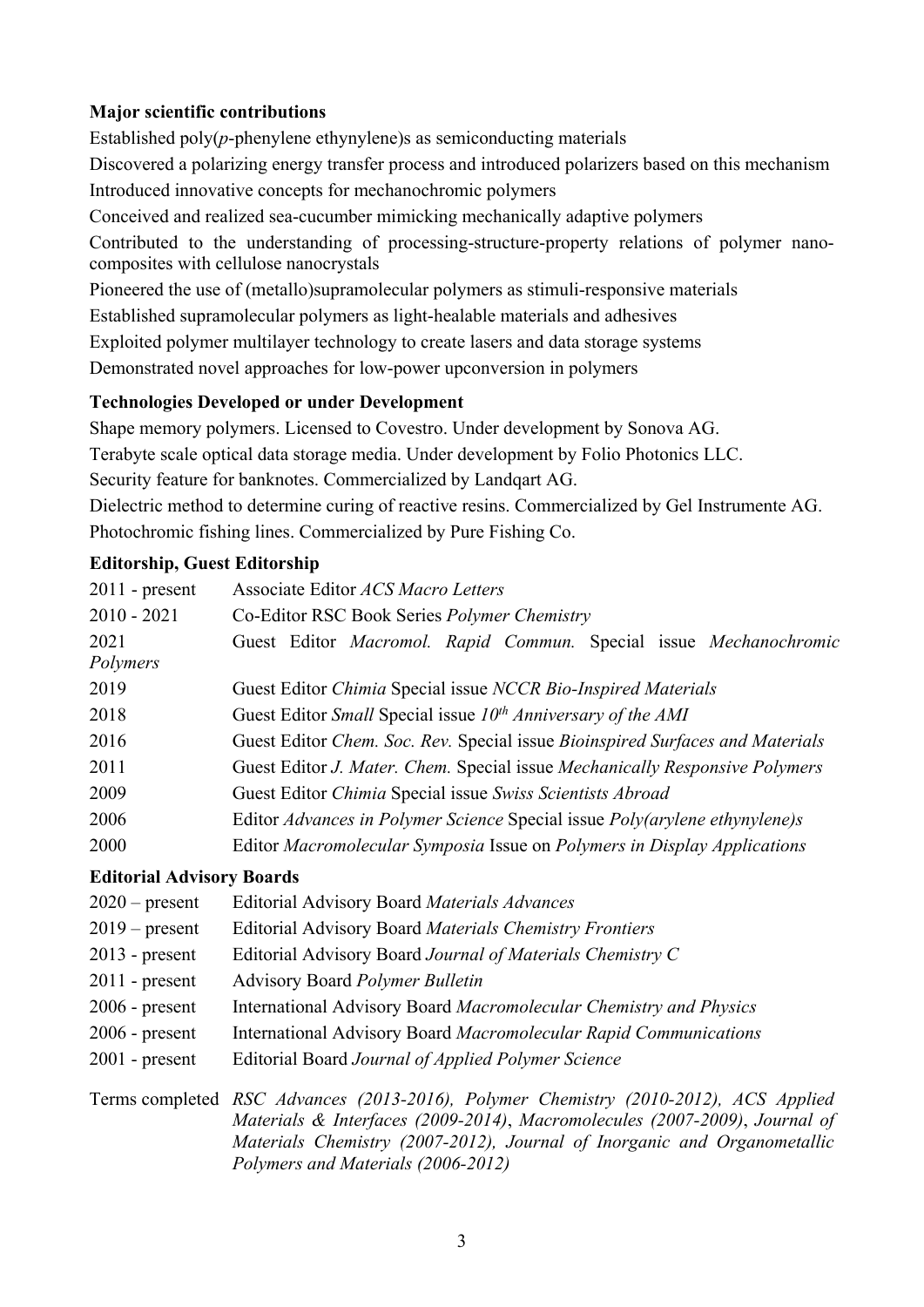## **Scientific Advisory Boards (last 5 years)**

| $2020$ - present | Scientific Advisory Board Freiburg Center for Interactive Materials and<br><i>Bioinspired Technologies</i> University of Freiburg (DE)                   |  |  |  |  |
|------------------|----------------------------------------------------------------------------------------------------------------------------------------------------------|--|--|--|--|
| $2020$ - present | Scientific Advisory Board German Cluster of Excellence Living, Adaptive and<br>Energy-Autonomous Materials Systems (livMatS) University of Freiburg (DE) |  |  |  |  |
| $2020$ - present | Scientific Advisory Board MRSEC CHARM, University of Delaware DE (USA)                                                                                   |  |  |  |  |
| $2020$ - present | Scientific Advisory Board UCSD MRSEC, UCSD San Diego CA (USA)                                                                                            |  |  |  |  |
| $2014 - 2020$    | External Advisory Board CSEM                                                                                                                             |  |  |  |  |
| $2008$ - present | Advisory Board International Symposium on Stimuli-Responsive Polymers                                                                                    |  |  |  |  |

## **Professional Leadership** (last 5 years)

| $2017$ - present | Co-PI (Swiss Lead) PIRE (Partnerships for International Research and Education)<br>Bio-Inspired Materials and Systems. This international collaboration involves ca.<br>20 PIs and 15 PhD students at Case Western Reserve University and the<br>Universities of Chicago, San Diego and Delaware (all USA), and the AMI. |
|------------------|--------------------------------------------------------------------------------------------------------------------------------------------------------------------------------------------------------------------------------------------------------------------------------------------------------------------------|
| $2014 - 2020$    | Director National Competence Center in Research (NCCR) Bio-Inspired<br>Materials. Initiated, planned, and led this center with 16 research groups and >90<br>researchers at 4 Universities (U. Fribourg, U. Geneva, EPFL, ETHZ).                                                                                         |
| $2014 - 2022$    | Board of Directors Paul Rhyner Foundation                                                                                                                                                                                                                                                                                |
| $2013$ - present | Board of Directors Polymer and Colloid Division, Swiss Chemical Society                                                                                                                                                                                                                                                  |
| $2013 - 2016$    | Expert of the Swiss Academy of Technical Sciences (SATW)                                                                                                                                                                                                                                                                 |
| $2010$ - present | Director Adolphe Merkle Institute. Built this department-like institute, which now<br>has 4 research groups, 100 employees, and an annual budget of CHF 10 Mio.                                                                                                                                                          |

#### **Other Professional Affiliations**

American Chemical Society (ACS), Division Member: POLY and PMSE; Materials Research Society (MRS); Swiss Chemical Society (SCS).

## **Co-Organizer / Member Scientific Organizing Committee** (last 5 years)

Co-vice Chair/co-Chair GRC Bio-inspired Materials 2022/2024; Int. Conference on Organic and Polymer Synthesis (Guangzhou, China 2018); 10<sup>th</sup> International Conference on f-Element ICFE10 (2018), Soft matter interfaces: from biology to engineering applications (2017), Biointerfaces (2016).

#### **Reviewer Scientific Journals** (last 5 years)

*ACS Appl. Polym. Mat., ACS Appl. Mat. Interf., Adv. Funct. Mater., Adv. Sci., Adv. Mater., Angew. Chem., Biomacromolecules, CCS Chemistry, Chem, Chem. Eur. J., Chemie in unserer Zeit, Chem. Mater., Chem. Sci., J. Am. Chem. Soc., J. Mater. Chem., J. Phys. Chem., J. Polym. Sci.,Macromol. Chem. Phys., Macromol. Mater. Eng., Macromol. Rapid Commun., Macromolecules, Nature, Nature Chemistry, Nature Communications, Nature Materials, New J. Chem., Polymer Chemistry, Science*.

#### **Award Committees**

2018 - present Swiss Industry Science Fund – Swiss Chemical Society Industrial Science Award 2013 - 2015 Anselme Payen Award Committee (ACS Div. of Cellulose and Renewable Mat.)

#### **Reviewer Funding Agencies** (last 5 years)

A. von Humboldt Foundation, Bavarian Ministry of Science and Education, European Research Council, FNR Luxembourg, German Research Foundation, Petroleum Research Funds, Science Foundation Ireland, Swiss National Science Foundation, US Army Research Office, US National Science Foundation.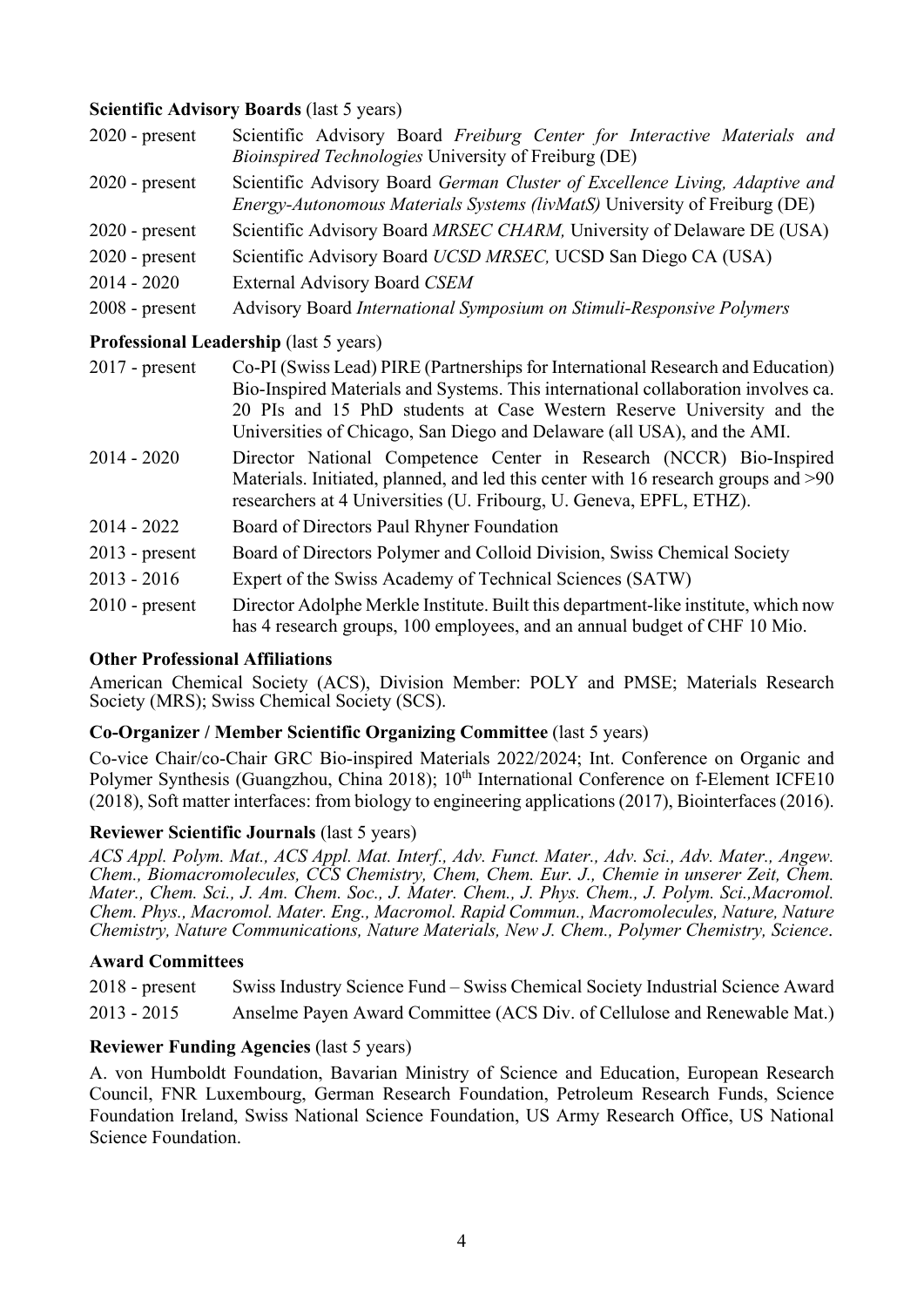## **Current Collaborators** (Outside UniFr, last 5 years)

M. Albrecht (Berne), M. Borkovec (Geneva), H. Börner (Berlin), J. Brugger (EPFL), N. Bruns (Darmstadt), J. Capadona (CWRU), H. Chiel (Cleveland), E. Cranston (UBC), S. Dubas (Bangkok), A. Eceiza (Basque U.), J. Foster (Vancouver), J. Gilman (NIST), K. Kazlaukas (Vilnius), A. King (Helsinki), N. Kimizuka (Kyushu), H.A. Klok (Lausanne), E. Kontturi (Aalto), L. Korley (Delaware), H. Manuspiya (Bangkok), R. Marti (HES-SO), F. Meinardi (Milan), A. Monguzzi (Milan), T. Nakamura (Hokkaido), H. Otsuka (Tokyo), E. Oveisi (EPFL), A. Petzold (Halle), R. Quinn (Cleveland), E. Reichmanis (Atlanta), S.J. Rowan (Chicago), P. Russo (Atlanta), Y. Sagara (Hokkaido), L. Schreiber (Bonn), Y.C. Simon (USM), A. Studart (Zurich), A. Takahara (Kyushu), N. Tamaoki (Hokkaido), W. Thielemans (Leuven), T. Thurn-Albrecht (Halle), N. Yanai (Kyushu), J. Zoppe (UPC)

## **Advisor of Research Group Leaders (8)**

Dr. Jessica Clough "Polymer Mechanochemistry" (2022-present)

Dr. José Berrocal "Responsive Polymers" (2020-present)

Dr. Stephen Schrettl "Polymer Mechanochemistry" (2017-present)

Dr. Justin Zoppe **"**Nanocellulose" (2017-2017), now Asst. Prof. Universitat Politècnica de Catalunya

Dr. Lucas Montero "Supramolecular Polymers" (2013-2014), now Scientific Coordinator NCCR

Dr. Gina Fiore "Supramolecular Metallopolymers" (2009-2011), now Nestlé Research

Dr. Yoan Simon "Stimuli-Responsive Polymers" (2009-2011), now Assoc. Prof. USM

Dr. Johan Foster "Cellulose nanocomposites" (2009-2011), now Assoc. Prof. UBC

## **Advisor of Postdoctoral Researchers (44)**

Dr. Andrea Dordero **"**Photonic Pigments" (2021-present)

Dr. Subhajit Pal **"**Capsule-containing Polymers" (2021-2022)

Dr. Jimaja Sethun **"**Responsive Polymersomes" (2020-present)

Dr. Jessica Clough "Polymer Mechanochemistry" (2020-2022)

Dr. James Hemmer **"**Supramolecular Polymers" (2019-present)

Dr. Guillaume Moriceau **"**Photonic Pigments" (2019-2020)

Dr. Philip Scholten **"**Responsive Polymersomes" (2019-2021), now Bloom Biorenewables

Dr. Feyza Karazu Kilic **"**Shape Memory Polymers" (2018-2020), now EPFL

Dr. Visuta Engkagul **"**Stimuli-Responsive Composites" (2018-2021), now Innovation Group Ltd.

Dr. Justin Zoppe **"**Nanocellulose" (2017-2017), now Prof. Universitat Politècnica de Catalunya

Dr. Anuja Shirole **"**Smart Adhesives" (2017-2018), now Lund University

Dr. Carlo Perotto **"**Smart Adhesives" (2016-2018), now Petronas Lubricants

Dr. Shraddha Chhatre **"**Smart Adhesives" (2016-2018), now CSIR - NCL, Pune

Dr. Anselmo del Prado Abellán **"**Smart Adhesives" (2016-2018), now Univ. Madrid

Dr. Dafni Moatsou "Mechanically Adaptive Nanocomposites" (2015-2017), now Senior Res. KIT

Dr. Stephen Schrettl "Polymer Mechanochemistry" (2015-2017), now Group Leader AMI

Dr. Ester Verde Sesto "Polymer Mechanochemistry" (2015-2016), now UPV/EHU

Dr. Alexander Hähnel "Polymer Mechanochemistry" (2014-2015), now Freudenberg New Technol.

Dr. Yoshimitsu Sagara "Polymer Mechanochemistry" (2013-2015), now Assoc. Prof. TIT

Dr. Lucas Montero "Supramolecular Polymers" (2013-2014), now Scientific Coordinator NCCR

Dr. Burcak Icli "Mechanochemistry in Polymers" (2012-2015), now Schoeller Allibert SA

Dr. Hua Zou "Mechanically Adaptive Nanocomposites" (2012-2013), now Asst. Prof. USST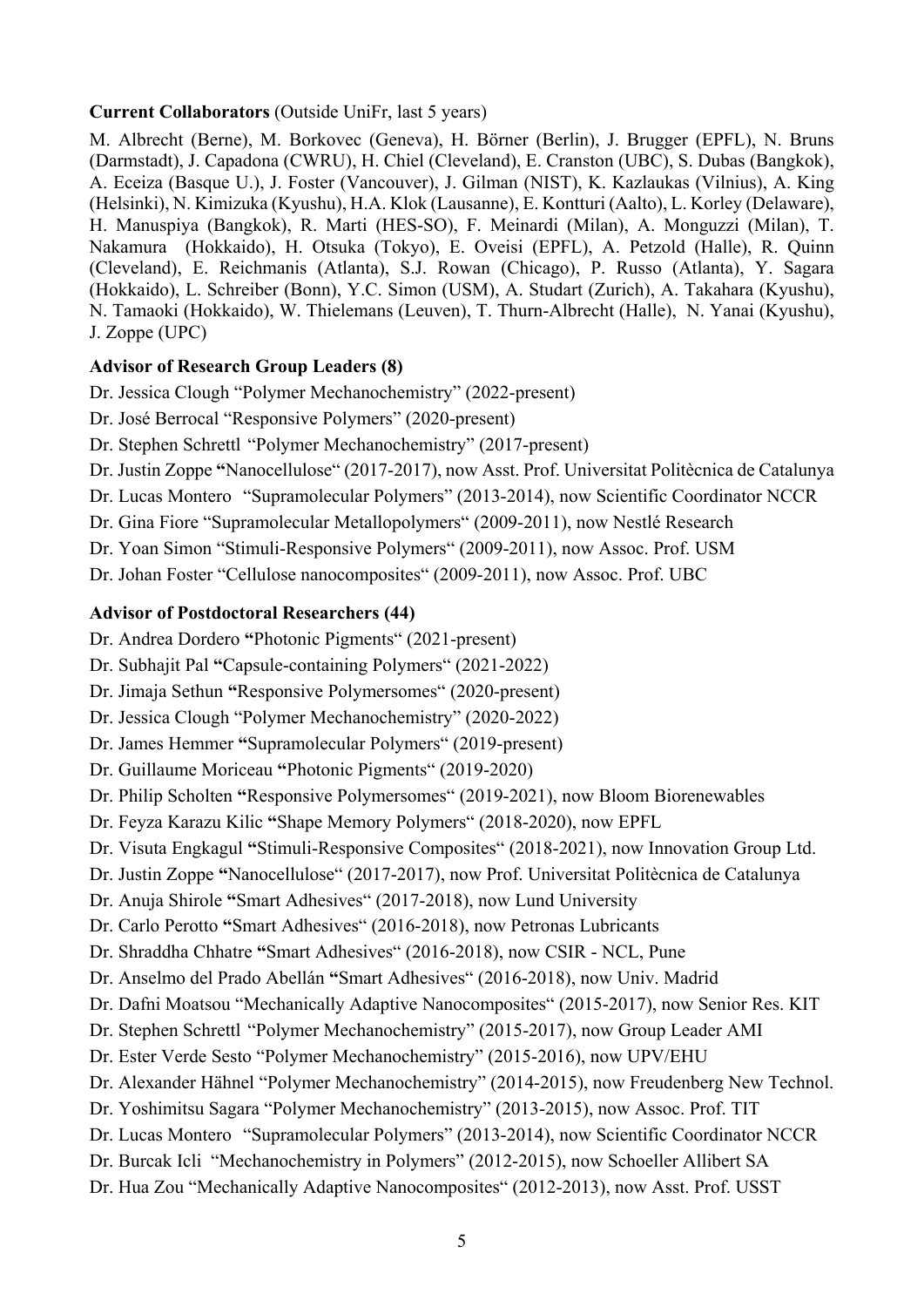#### **Advisor of Postdoctoral Researchers (continued)**

Dr. Animesh Saha "Smart Adhesives" (2012-2013), now BASF Dr. Katharina Gries "Smart Adhesives" (2012-2014), now Metrohm AG Dr. Rebecca Parkhurst "Polymer Mechanochemistry" (2012-2014), now US Govt. Accountab. Off. Dr. Shuo Bai "Mechanically Adaptive Composites" (2011-2012), now University of Strathclyde Dr. Matt Roberts "Adaptive Nanocomposites" (2011-2013), now Switch Materials Inc. Canada Dr. Pratheep Annamalai "BioNanocomposites" (2010-2012), now Univ. of Queensland Dr. Sandeep Kumar "BioPolymer Nanocomposites" (2010-2012), now DuPont de Nemours Dr. Gina Fiore "Supramolecular Metallopolymers" (2009-2011), now Nestlé Research Dr. Yoan Simon "Stimuli-Responsive Polymers" (2009-2011), now Assoc. Prof. USM Dr. Johan Foster "Cellulose nanocomposites" (2009-2011), now Assoc. Prof. UBC Dr. Julie Mendez "BioPolymer Nanocomposites" (2009-2010), now Assoc. Prof. IUPUC Dr. Markus Geuss "Phototonic Crystals " (2009-2011) Dr. Lorraine Hsu "Bio-Inspired, Stimuli-Responsive Polymers" (2009-2010) Dr. Liming Tang "Polymers with Integrated Sensing Capabilities"(2006-2010) Dr. O. Van den Berg "Semiconducting Polymer Nanowires" (2006-2007), Dr. M. Schroeter "Conducting Poly(*p*-phenyleneethynylene)s" (2005-2007), now Teamleader GKSS Dr. Jeff Capadona "Bio-Inspired, Stimuli-Responsive Polymers" (2005-2008), now Prof. CWRU Dr. Dan Knapton "Organic/Inorganic Hybrid Polymers" (2004-2006), now Lubrizol Dr. Param Iyer "Organic/Inorganic Hybrid Polymers" (2003-2004, now Prof. IIT Guwahati Dr. Quinghui Chu "Proton-Conducting Membranes" (2002-2004), now Exxon Mobile Dr. M. Schroers "Smart Materials with Controllable Stiffness" (2002-2003), now BASF Dr. Anja Palmans "Light-Polarizing Polymers" (1999-2000), now Prof. TU Eindhoven

## **Host of Visiting Scientists (2)**

Dr. Maki Kinami, Toyobo Research Center, Shiga, Japan (2004-2006) Dr. C. Löwe, EMPA, Dübendorf, Switzerland (2001-2002), now U. Zurich

## **Advisor of Ph.D. Students (57)**

Chaninya Mak-Iad "Healable Polymers" (2021-present) Luca Grillo "Bio-inspired Membranes" (2021-present) Xueqian Hu "Upconverting Polymers" (2021-present) Davide Lardani "Upconverting Polymers" (2021-present) Ilaria Onori "Supramolecular Polymers" (2020-present) Franziska Marx "Supramolecular Polymers" (2019-present) Derek Kielbala "Mechanochemistry in Polymers" (2018-present) Livius Muff "Mechanically Morphing Polymers" (2018-present) Hanna Traeger "Mechanochemistry in Polymers" (2018-present) Chris Rader "Biopolymers for Packaging Applications" (2018-present) Claudio Cappelletti "Metallosupramolecular Polymers" (2018-present) Marco Mareliati "Supramolecular Polymers" (2017-2021) Gwendoline Delepierre "Hairy Cellulose Nanocrystals" (2017-2021), now Michelin Baptiste Monney "Mechanically Adaptive Polymers" (2017-2021), now Michelin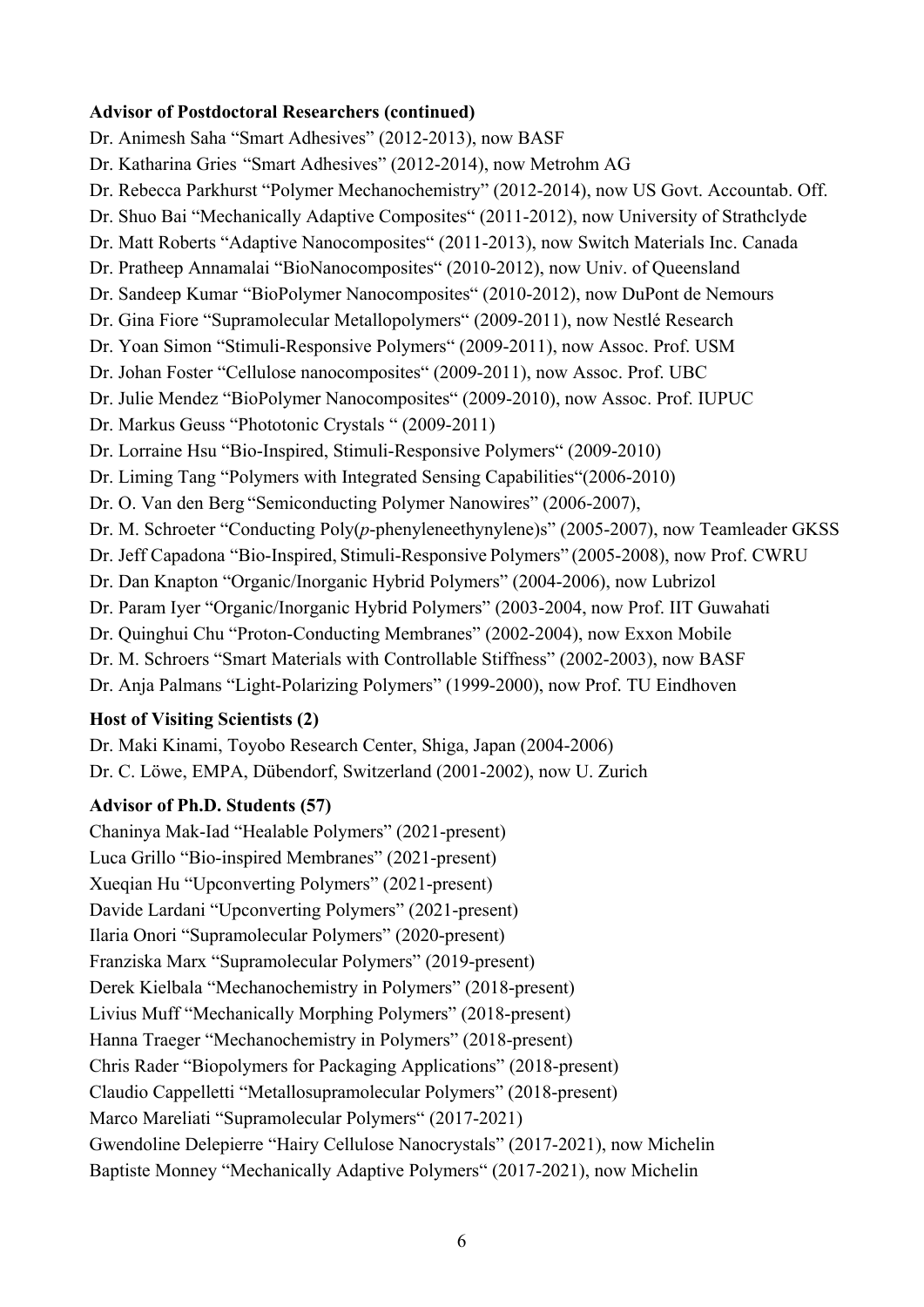#### **Advisor of Ph.D. Students (continued)**

Aristotelis Kamtsikakis "Nanocomposite Membranes" (2017-2021), now DuPont Felipe Saenz "Optical Upconversion in Nanostructured Polymers" (2016-2021), now EPFL Diana Hohl "Polymers for Debonding on Demand Applications" (2016-2020), now AMS AG Sandra Wohlhauser "Single Component Nanocomposites" (2016-2021), now University of Fribourg Julien Sauteaux "Supramolecular Polymers" (2015-2021), Now Philip Morris Anne-Cécile Ferahian "Supramolecular Polymers" (2015-2019), now BHF Biel Laura Neumann "Mechanochemistry in Polymers" (2015-2019), now Cabb AG Céline Calvino "Mechanochemistry in Polymers" (2014-2018), now U. Freiburg (DE) Luis Olaechea "Metallosupramolecular Polymers" (2014-present), now BHF Biel Worarin Meesorn "Mechanically Adaptive Nanomaterials" (2014-2019), now ZHAW Winterthur Marc Karman "Mechanochemistry in Polymers" (2014-2019) Jens Natterodt "Mechanically Adaptive Nanocomposites" (2013-2016), now Dow Anuja Shirole "Mechanically Adaptive Nanocomposites" (2013-2017), now University of Lund Apiradee Nicharat "Processing of Cellulose Nanocomposites" (2013-present), Now SCS Anna Lavrenova "Mechanochemistry in Polymers" (2012-2016), Now Evonik Mathieu Ayer "Metallosupramolecular Assemblies" (2012-2017), now Asulab David Thevenaz "Mechanochemistry in Polymers" (2012-2016), now Armasuisse Janak Sapkota "Processing of Cellulose Nanocomposites" (2012-2016), now UPM Biomaterials R. Christian Heinzmann "Supramolecular Adhesives" (2012-2015), now Bachem AG Dirk Balkenende "Metallosupramolecular Polymers" (2012-2016), now ERIKS Sealing & Polymer Roberto Vadrucci "Optical Upconversion in Polymers" (2011-2015), now Endress AG Silvana Müller "Cellulose Aerogels" (2011-2014), now TH Nürnberg Sandra Camarero "Anisotropic Cellulose Nanocomposites" (2011-2015), now Polymat EHU Tobias Kuhnt "Controlled Release from modified Cellulose " (2011-2015), now Polymat EHU Souleymane Coulibaly "Supramolecular Metallopolymers" (2011-2014), now U. Félix H. Boigny Soo-Hyon Lee "Optical Upconversion " (2011-2014), now NYC Data Science Academy Mehdi Jorfi "Mechanically Adaptive Nanocomposites" (2011-2014), now Harvard Medical School Mahesh Biyani "Mechanically Adaptive Nanocomposites" (2011-2014), now Halliburton Bastien Schyrr "New Polymer Based Sensors" (2010-2014), now Theranoptics Sonia Kracht "Mechanochemistry in Polymers" (2009-2012), now Merck Life Science Kadhiravan Shanmuganathan "Responsive Cortical Implants" (2006-2010), now CSIR-NCL Brian Makowski "Dynamic Photonic Crystals" (2006-2011), now Sherwin Williams Joe Lott "Functional Multilayer Polymer Films" (2006-2010), now Kodak Mark Burnworth "Metallosupramolecular Polymers" (2005-2011), now Sherwin Williams James Mendez "Charge Transport in Conjugated Polymers" (2005-2010), now Asst. Prof. IUPUC Jill Kunzelman "Polymers with Integrated Sensing Capabilities" (2004-2009), now PolyOne Brent Crenshaw "Polymer Chameleons "(2002-2006), now Engineered Polymer Solutions Akshay Kokil "Conjugated Polymer Networks" (2001-2005), now Asst. Prof. U. Mass. Lowell Sven Zimmermann "Orientation of Discotic Liquid Crystals" (U. Marburg 2004), now Novaled Christoph Kocher "Anisotropic Functional Polymer Systems" (1999-2003), now Landqart Moritz Ehrenstein "Polyamides with Long Alkane Segments" (1999-2003), now BASF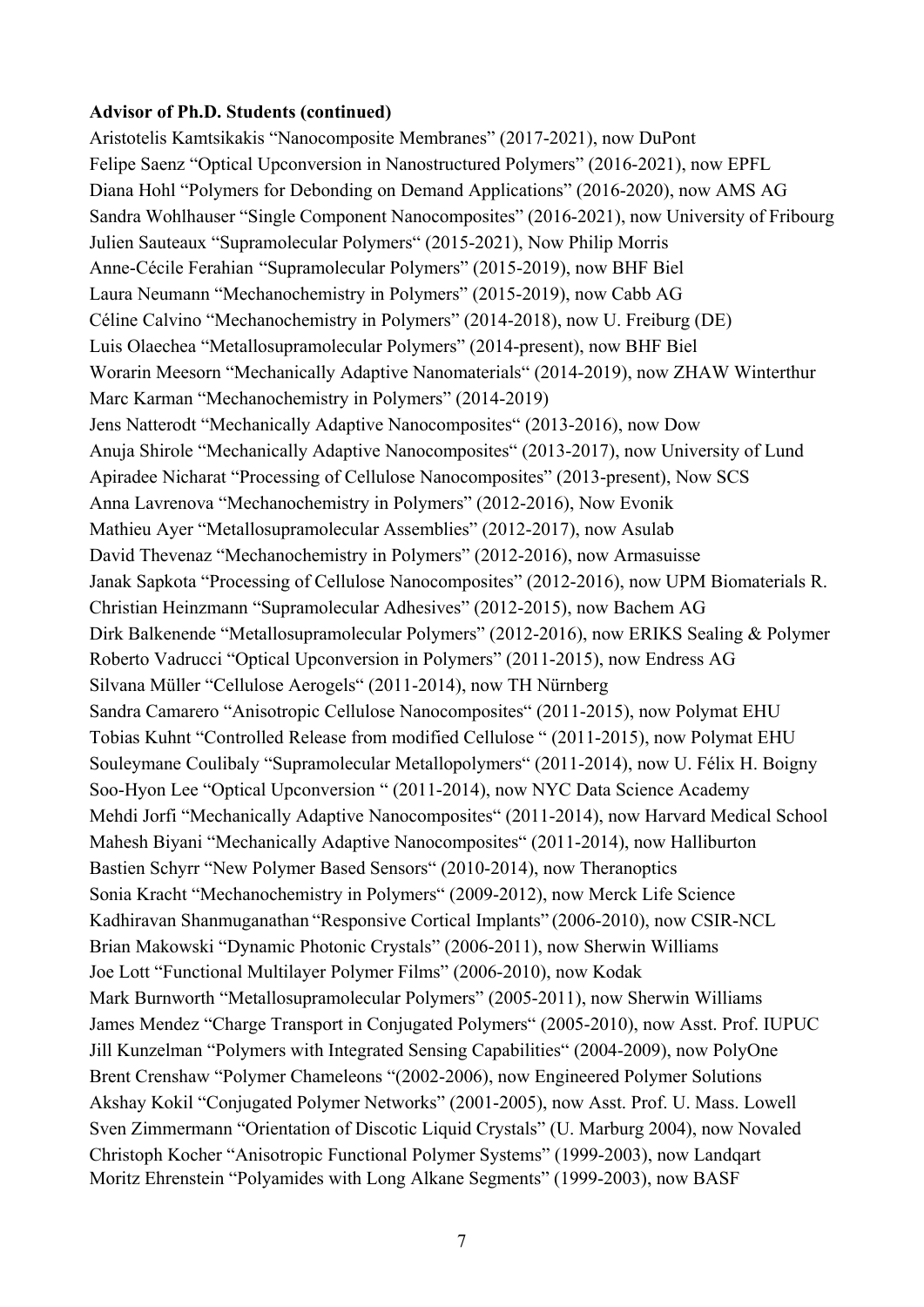# **Advisor of Ph.D. Students (continued)**

Andrea Montali "Light-Emitting Polymer Displays" (1996-1999), now Synthes Daniel Steiger "Poly(*p*-phenylene alkylene)s" (1996-1999), now Ethicon Products

# **Research Advisor of Master Students (20)**

Nicolas Stankovic "Upconverting Polymers" (2018-2018) Sandra Graterol->Wohlhauser "New Polymer Systems" (2015-2015), now University of Fribourg Luis Miguel Olachea "Supramolecular Polymers" (2013-2014), now BHF Biel Mathieu Ayer "Supramolecular Polymers" (2011-2012), now Asulab David Thevenaz "Optical Upconversion with Metal-Free Dyes" (2011-2012), now Armasuisse Charles Sing "Polymeric Threshold Temperature Sensors" (2008), now Assoc. Prof. UIUC James Kostka "Light-Emitting Polymers " (2008-2010), now General Electric Co. Claire Rademaker "Synthesis of Conjugated Polymer Networks" (2005-2006), now US PTO Eric Hittinger "Conjugated Polymer Networks" (2002-2003), now Prof. RIT Ravisubash Tangirala "Photo-Patternable Nanomaterials" (2002-2003), now Nanosys Inc. Christian Huber "Conjugated Polymer Networks" (2001) Katharina Sigg "Optical Sealing of Polymers" (2001) Christoph Kocher "Patterning of Functional Polymer Systems" (2000), now Landqart Magnus Kristiansen "Proton-Conducting Membranes" (2000), now Prof. FHNW Michael Eglin "Thermoplastic Processing of Photoluminescent Polarizers" (1999) Simon Amhof "Polarizing Energy Transfer in Photoluminescent Polymers" (1998) Claude Curti "Poly(*p*-phenylene ethynylen)e Light-Emitting Diodes" (1998) Florian Dötz "Synthesis of Novel Poly(*p*-phenylene ethynylene)s" (1997) Moritz Ehrenstein "Poly(*p*-phenylene alkylene)s - a Class of Forgotten Polymers" (1997) Christian Sarwa "Polarized Light Emission from Oriented Polymers" (1997)

## **Research (~60) and Academic (~30) Advisor of Undergraduate Students**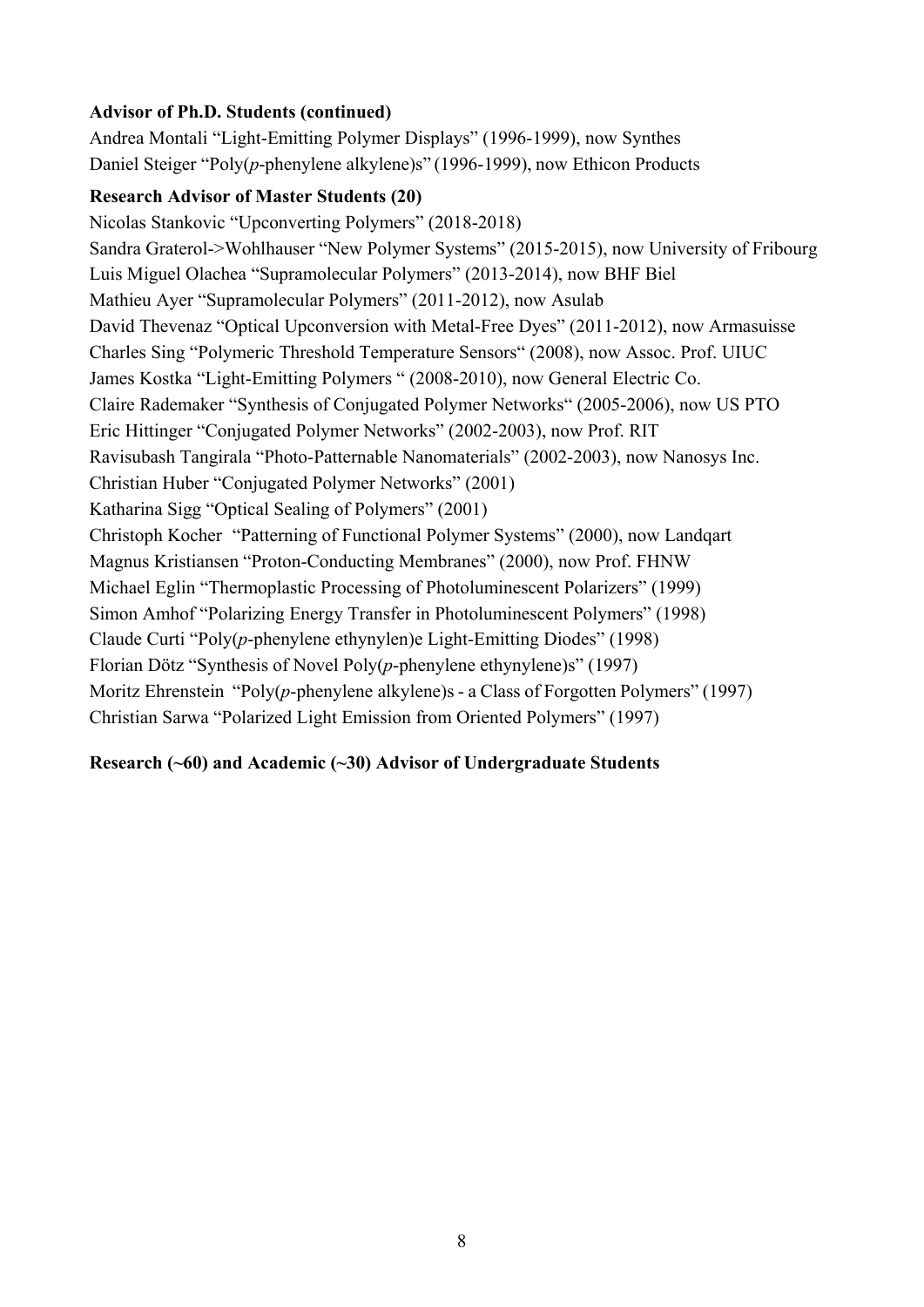| <b>External Funding History</b>                                       |               |                                   |          |                                                 |
|-----------------------------------------------------------------------|---------------|-----------------------------------|----------|-------------------------------------------------|
| <b>Past Funding at CWRU</b>                                           | Various       | 2001-2009                         |          | $>$ \$4'400'000 completed                       |
| <b>Funding at University of Fribourg</b>                              |               |                                   |          |                                                 |
| Get a Grip                                                            | Industrial    | 2010-2013                         | Fr       | 180'000 completed                               |
| Thermal Transport in Nanocomposites                                   | Industrial    | 2010-2010                         | Fr       | 80'000 completed                                |
| <b>Instrumentation Grant</b>                                          | <b>SNF</b>    | 2010-2010                         | Fr       | 200'000 completed                               |
| <b>Smart Polymer Nanocomposites NFP62</b>                             | <b>SNF</b>    | 2010-2013                         | Fr       | 342'000 completed                               |
| <b>Better Rapid Prototyping Resins</b>                                | <b>CTI</b>    | 2010-2011                         | Fr       | 109'000 completed                               |
| Cellulose as Bio-scaffold                                             | Industrial    | 2011-2014                         | Fr       | 310'000 completed                               |
| <b>Smart Polymer Nanocomposites</b>                                   | Industrial    | 2011-2013                         | Fr       | 280'000 completed                               |
| <b>Shape Memory Materials</b>                                         | Industrial    | 2011-2013                         | Fr       | 300'000 completed                               |
| <b>Chances and Risks of Nanomaterials NFP64</b>                       | <b>SNF</b>    | 2011-2014                         | Fr       | 450'000 completed                               |
| Organometallic Polymer Systems                                        | <b>SNF</b>    | 2011-2014                         | Fr       | 500'000 completed                               |
| Polymer Nanocomposite Processing NFP66                                | <b>SNF</b>    | 2012-2016                         | Fr       | 400'000 completed                               |
| <b>HIProFip</b>                                                       | <b>NANO</b>   | 2012-2014                         | Fr       | 121'000 completed                               |
| (De)bonding on Demand                                                 | <b>CTI</b>    | 2012-2014                         | Fr       | 307'000 completed                               |
| <b>Adaptive Adhesive Systems</b>                                      | <b>CTI</b>    | 2012-2014                         | Fr       | 387'000 completed                               |
| Supramolecular Polymers                                               | <b>US ARO</b> | 2012-2014                         | Fr       | 170'000 completed                               |
| Mechanically Responsive Polymers                                      | <b>ERC</b>    | 2012-2017                         | Fr       | 2'400'000 completed                             |
| Stimuli-Responsive Materials NCCR                                     | <b>SNF</b>    | 2014-2026                         | Fr       | $2'000'000$ active <sup>1</sup>                 |
| <b>Smart Polymer Nanocomposites NRP62</b>                             | <b>SNF</b>    | 2012-2014                         | Fr       | 274'000 completed                               |
| <b>Chances and Risks of Nanomaterials NRP64</b>                       | <b>SNF</b>    | 2014-2015                         | Fr       | 200'000 completed                               |
| Stimuli-Responsive Metallopolymers                                    | <b>SNF</b>    | 2014-2017                         | Fr       | 550'000 completed                               |
| Polymer Nanocomposite Processing NRP66                                | <b>SNF</b>    | 2015-2016                         | Fr       | 102'000 completed                               |
| <b>Smart Polymer Nanocomposites</b>                                   | Industrial    | 2014-2016                         | Fr       | 122'000 completed                               |
| In-situ customization of hearing-aid parts                            | <b>CTI</b>    | 2017-2019                         | Fr       | 350'000 completed                               |
| <b>One-Component Nanocomposites</b>                                   | <b>US ARO</b> | 2015-2018                         | Fr       | 200'000 completed                               |
| Supramolecular Adhesives Precor                                       | <b>SNF</b>    | 2015-2019                         | Fr       | 350'000 completed                               |
| Adhesives for Debonding on Demand                                     |               | ERC-POC 2016-2017                 | Fr       | 150'000 completed                               |
| Smart Membranes (PlaMatSu)                                            |               | ERC-ITN 2017-2020                 | Fr       | 229'000 completed                               |
| Polymers for Light Management                                         | Industrial    | 2016-2018                         | Fr       | 230'000 completed                               |
| Stimuli-Responsive Supramolecular Polymers                            | <b>SNF</b>    | 2017-2021                         | Fr       | 1'142'000 completed                             |
| PIRE Bio-Inspired Materials and Systems                               | <b>SNF</b>    | 2017-2022                         | Fr       | $386'000$ active <sup>2</sup>                   |
| <b>CNC One-Component Composites</b>                                   | <b>US ARO</b> | 2018-2021                         | Fr       | 240'000 completed                               |
| Supramolecular Polymers                                               | Industrial    | 2018-2021                         | Fr       | 355'000 completed                               |
| <b>Upconverting Polymers</b>                                          | <b>SNF</b>    | 2020-2024                         | Fr       | 660'000 active                                  |
| Polymers for Carbon Capture                                           | Industrial    | 2020-2021                         | Fr       | 156'000 completed                               |
| <b>Graded Membranes SPIRIT</b>                                        | <b>SNF</b>    | 2021-2025<br>Innosuisse 2021-2022 | Fr       | $250'000$ active <sup>3</sup><br>152'000 active |
| <b>Historical Paper Restoration</b><br>Supramolecular Polymer Systems | <b>SNF</b>    | 2022-2026                         | Fr<br>Fr | 560'000 active                                  |
| <b>Smart Adhesives</b>                                                |               | Innosuisse 2022-2024              | Fr       | 300'000 active                                  |
|                                                                       |               |                                   |          |                                                 |

CW served as principal investigator on all grants listed, except for those funded by the US ARO (PI S. Rowan, co-PI CW), and the ERC-ITN (PI N. Bruns, Participant CW).